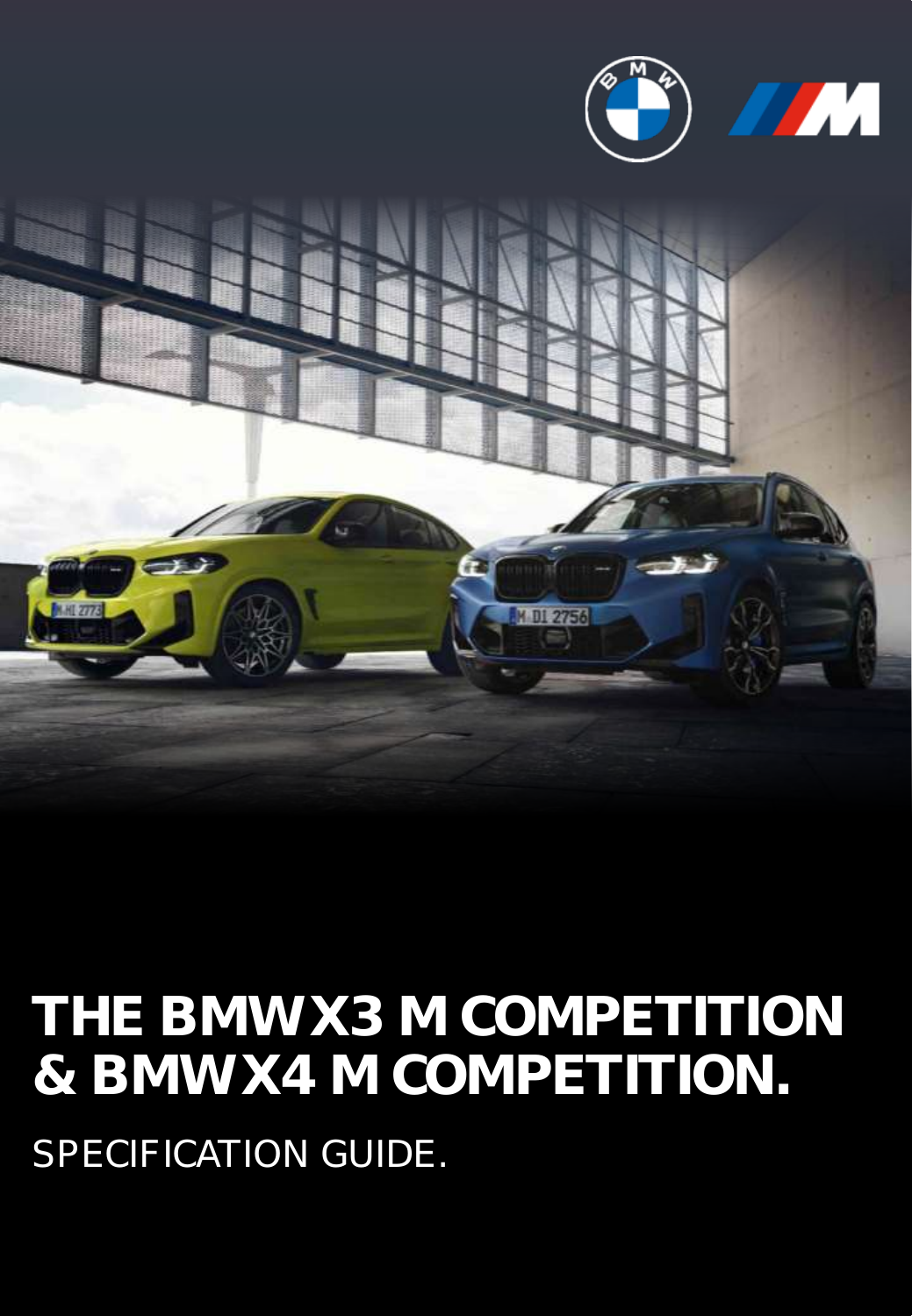### MODEL OVERVIEW.



### **X3 M Competition**



**Model Code:** 12EC 8-speed Sport Automatic 2,993 cc, 6-Cylinder 375kW / 650Nm

**Fuel Type:** Petrol **Consumption:** 10.7 l / 100km<sup>1</sup> **CO<sup>2</sup> :** 244 g / km¹ **0-100kmh:** 3.8 sec

### **X4 M Competition**



**Model Code:** 22EC 8-speed Sport Automatic 2,993 cc, 6-Cylinder 375kW / 650Nm

**Fuel Type: Petrol Consumption:** 10.7 l / 100km<sup>1</sup> **CO<sup>2</sup> :** 244 g / km¹ **0-100kmh:** 3.8 sec

<sup>1</sup> Fuel consumption, CO2 emissions data, electrical consumption and range is based upon Combined Driving Test Cycle in accordance with ADR 81/02 on purpose built test vehicles. Actual figures will depend on many factors i traffic conditions, driving habits, prevailing conditions and your vehicle's equipment, condition and use. These figures should not be expected to be achieved in real world driving conditions and should only be used for co vehicle with another.

Please contact your preferred authorised BMW dealer or BMW Group Australia for information on vehicles that are available for sale, and the various specifications and options of vehicles that are available.

While BMW Group Australia has endeavoured to ensure that all information, representations, illustrations and specifications contained in these materials are accurate at the time of publication (February 2022), the informat in nature only. Product features, specifications, models and prices are subject to change without notice. The general information in these materials should always be read in conjunction with information from authorised BMW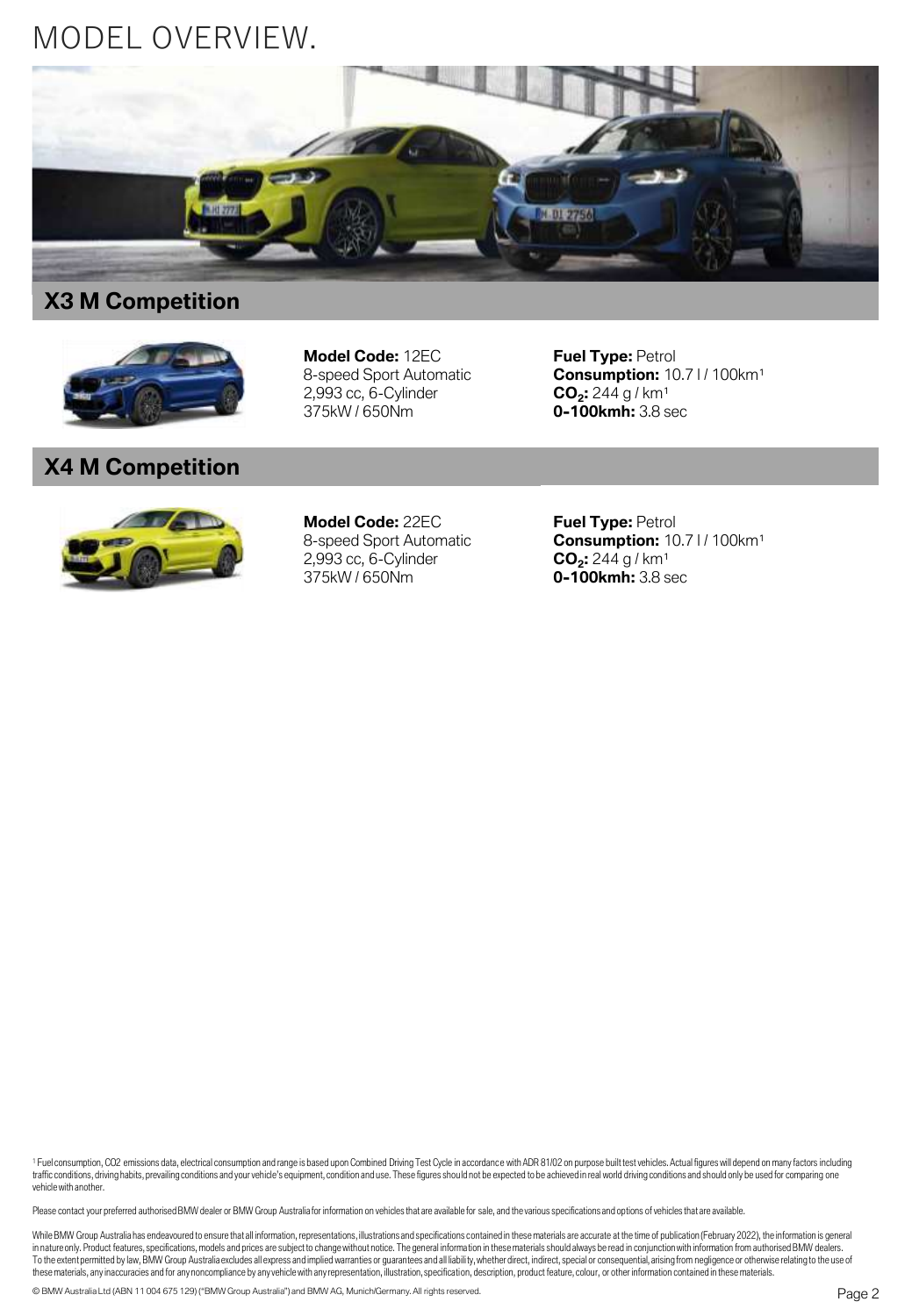## STANDARD EQUIPMENT.

### **X3 M Competition**



**Model Code:** 12EC 8-speed Sport Automatic 2,993 cc, 6-Cylinder 375kW / 650Nm

### **Fuel Type:** Petrol **Consumption:** 10.7 l / 100km<sup>1</sup> **CO<sup>2</sup> :** 244 g / km¹ **0-100kmh:** 3.8 sec

### **Exterior design and equipment**

- M TwinPower Turbo inline 6-cylinder petrol engine
- 8-speed M Steptronic transmission with Drivelogic incl. gearshift paddles
- Active M Differential
- Auto Start/Stop function
- **Brake Energy Regeneration**

**Powertrain and technology**

- Brake-pad wear indicator
- Electric power steering with M Servotronic
- Engine cover with 'M Power' designation
- Hill Descent Control (HDC) with electromechanical parking brake
- **M Competition Package**
- M Drive, enables driver to program two individual driving profiles
- M Dynamic Mode, M-specific switchable functions for DSC
- M Adaptive Suspension
- M xDrive incl. 4WD and 4WD Sport modes
- M Sport Exhaust system, dual tailpipes left and right finished in Black Chrome
- Sound Control button, adjustment of exhaust sound level
- Start/Stop button in red

### **Safety**

- Active Protection
- Attentiveness Assistant
- Airbags, 6 in total; for driver and front passenger, head airbags for 1st & 2nd seat row, side airbags with seat occupancy detection for driver's and passenger side, side impact protection front
- Alarm System
- Central locking with electronic immobiliser
- Inner-vented front and rear disc brakes
- Dynamic braking lights
- Dynamic Stability Control (DSC), Anti-lock Braking System (ABS) and Dynamic Traction Control (DTC)
- M Compound Brakes
- Tyre Repair Kit
- Warning triangle and first aid kit
- Complimentary BMW Advance 1 Driving Experience Course (offer redeemable for one customer per vehicle purchase)

#### **Driver assistance**

- BMW M Head-Up Display
- Driving Assistant Professional, incl. Approach Control Warning, Lane Departure Warning and Lane Change Warning, Active Cruise Control with Stop&Go function, Cross traffic warning on the the front & rear, Steering & Lane Control Assistant and Lane keeping assistant with Side Collision Warning
- Parking Assistant Plus, incl. Parking Assistant with Active Park Distance Control (PDC) rear, Reversing Assistant, Surround View, Panorama View and 3D View
- Speed limiter
- Speed Limit Info
- Tyre Pressure monitoring

### **Light and sight**

- BMW Laserlight headlights
- Ambient interior lighting with 6 pre-defined selectable light designs incl. Welcome Light Carpet and Dynamic Contour lighting
- Electric fold-in side mirrors
- Exterior side mirrors, heated and electrically adjustable with anti-dazzle function for driver side and auto-dipping function on passenger side Fog lights, rear
- Interior rear-view mirror with automatic anti-dazzle function
- Rear LED taillights
- Rain sensor incl. automatic headlight activation
- 21" M forged light alloy wheels Double-spoke style 892 M Bicolour Black
- BMW 50-Years Emblems
- M high gloss Shadow Line window décor
- M Roof rails high gloss Shadow Line
- M specific exterior mirrors finished in black M side gills finished in black
- Metallic paintwork
- 'X3 M Competition' designation on rear in black
- Panorama glass sunroof
- Signature BMW ornamental kidney grille with M double rods and surround in high gloss Black

#### **Interior design, comfort and equipment**

- Upholstery, leather 'Merino' with extended contents
- Automatic tailgate with contactless operation
- Automatic air conditioning with 3-zone control, with Automatic recirculated air control (AUC), microfilter, active carbon filter and solar/fogging sensors
- 
- Comfort Access System, keyless entry to all doors (incl. BMW Digital Key)<br>• Cup holders: two in front centre console and rear centre armrest • Cup holders; two in front centre console and rear centre armrest
- Door sill finishers with 'X3 M Competition' designation, front
- Electric seat adjustment front with memory function for driver
- Floor mats in velour
- M interior trim finisher in Aluminium Rhombicle Dark
- Instrument panel in Sensatec
- Lumbar support for driver and front passenger
- M Gear selector
- M leather steering wheel with multifunction buttons
- M Sport seats for driver and front passenger with integrated headrests, side bolster adjustment and illuminated 'X3 M' designation
- Seat heating for driver and front passenger
- Storage compartment package incl. folding compartment in drivers side front, nets on the back of the front seats, door pockets front and rear, floor rails with fastening points and tensioning straps in the luggage compartment, power sockets in the rear centre console and luggage compartment (12 volts)
- Through loading system with 40:20:40 backrest split for second row

### **BMW ConnectedDrive**

- Intelligent Emergency Call
- **BMW** TeleServices
- Remote Software Updates
- BMW Intelligent Personal Assistant\*
- Wireless smartphone integration for Apple CarPlay and Android Auto
- Vehicles apps (News and Weather)\*
- BMW Intelligent Voice Control\*
- Connected Package Professional incl. Remote Services\*, Real Time Traffic Information (RTTI)\* and Concierge Services\*

\* 3year subscription

#### **Entertainment, communication and information**

- BMW Live Cockpit Professional, with 12.3 " instrument display and high resolution (1920 x 720 pixels) 12.3" Control Display with navigation, split screen function, touch display, iDrive Controller, USB Map Updates\* and intelligent voice control DAB+ digital radio tuner
- harman / kardon Surround Sound system, digital amplifier with individually adjustable equalising,16 speakers, 464W amplifier power, 9 channels Personal Profile, personalisation of important controls
- 
- Wireless Charging for smartphone in front storage tray incl. Bluetooth connectivity for up to 2 smartphones

\* 3 year subscription for USB Map Updates

<sup>1</sup> Fuel consumption, CO2 emissions data, electrical consumption and range is based upon Combined Driving Test Cycle in accordance with ADR 81/02 on purpose built test vehicles. Actual figures will depend on many factors i traffic conditions, driving habits, prevailing conditions and your vehicle's equipment, condition and use. These figures should not be expected to be achieved in real world driving conditions and should only be used for co vehicle with another.

Please contact your preferred authorised BMW dealer or BMW Group Australia for information on vehicles that are available for sale, and the various specifications and options of vehicles that are available.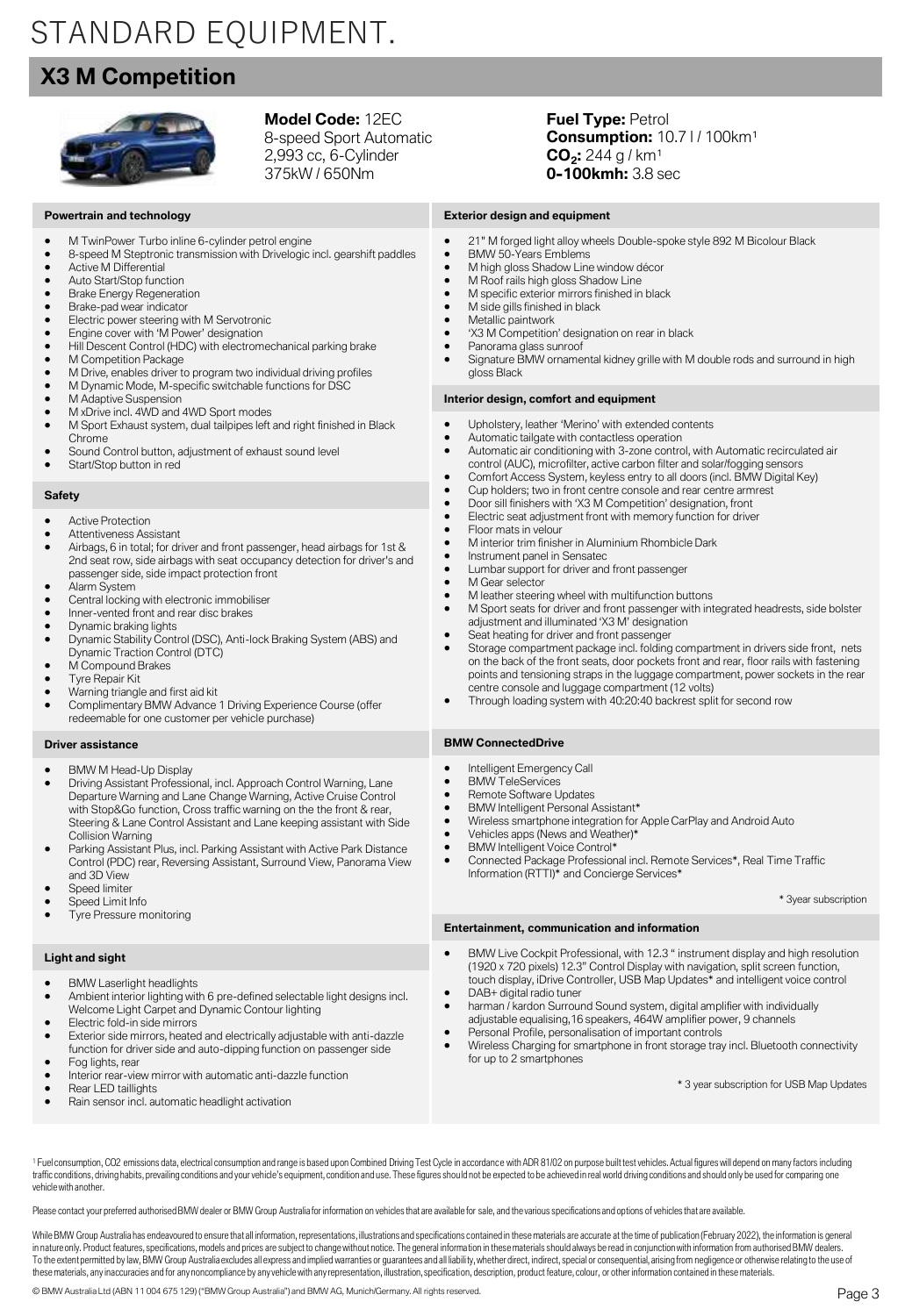## STANDARD EQUIPMENT.

### **X4 M Competition**



**Model Code:** 22EC 8-speed Sport Automatic 2,993 cc, 6-Cylinder 375kW / 650Nm

### **Powertrain and technology**

- M TwinPower Turbo inline 6-cylinder petrol engine
- 8-speed M Steptronic transmission with Drivelogic incl. gearshift paddles
- Active M Differential
- Auto Start/Stop function
- **Brake Energy Regeneration**
- Brake-pad wear indicator
- Electric power steering with M Servotronic
- Engine cover with 'M Power' designation
- Hill Descent Control (HDC) with electromechanical parking brake
- M Competition Package
- M Drive, enables driver to program two individual driving profiles
- M Dynamic Mode, M-specific switchable functions for DSC
- M Adaptive Suspension
- M xDrive incl. 4WD and 4WD Sport modes
- M Sport Exhaust system, dual tailpipes left and right finished in Black Chrome
- Sound Control button, adjustment of exhaust sound level
- Start/Stop button in red

#### **Safety**

- Active Protection
- Attentiveness Assistant • Airbags, 6 in total; for driver and front passenger, head airbags for 1st & 2nd seat row, side airbags with seat occupancy detection for driver's and passenger side, side impact protection front
- Alarm System
- Central locking with electronic immobiliser
- Inner-vented front and rear disc brakes
- 
- 
- Dynamic braking lights Dynamic Stability Control (DSC), Anti-lock Braking System (ABS) and Dynamic Traction Control (DTC)
- M Compound Brakes
- Tyre Repair Kit
- Warning triangle and first aid kit
- Complimentary BMW Advance 1 Driving Experience Course (offer redeemable for one customer per vehicle purchase)

#### **Driver assistance**

- BMW M Head-Up Display
- Driving Assistant Professional, incl. Approach Control Warning, Lane Departure Warning and Lane Change Warning, Active Cruise Control with Stop&Go function, Cross traffic warning on the front & rear, Steering & Lane Control Assistant and Lane keeping assistant with Side Collision Warning
- Parking Assistant Plus, incl. Parking Assistant with Active Park Distance Control (PDC) rear, Reversing Assistant, Surround View, Panorama View and 3D View
- Speed limiter
- Speed Limit Info
- Tyre Pressure monitoring

### **Light and sight**

- BMW Laserlight headlights
- Ambient interior lighting with 6 pre-defined selectable light designs incl. Welcome Light Carpet and Dynamic Contour lighting
- Electric fold-in side mirrors
- Exterior side mirrors, heated and electrically adjustable with anti-dazzle function for driver side and auto-dipping function on passenger side
- Fog lights, rear Interior rear-view mirror with automatic anti-dazzle function
- Rear LED taillights
- Rain sensor incl. automatic headlight activation

**Fuel Type:** Petrol **Consumption:** 10.7 l / 100km<sup>1</sup> **CO<sup>2</sup> :** 244 g / km¹ **0-100kmh:** 3.8 sec

### **Exterior design and equipment**

- 21" M forged light alloy wheels Double-spoke style 892 M Bicolour Black
- BMW 50-Years Emblems
- M high gloss Shadow Line window décor • M specific exterior mirrors finished in black
- M side gills finished in black
- Metallic paintwork
- 'X4 M Competition' designation on rear in black
- Panorama glass sunroof
- Signature BMW ornamental kidney grille with M double rods and surround in high gloss Black

#### **Interior design, comfort and equipment**

- Upholstery, leather 'Merino' with extended contents
- Automatic tailgate with contactless operation
- Automatic air conditioning with 3-zone control, with Automatic recirculated air control (AUC), microfilter, active carbon filter and solar/fogging sensors
- Comfort Access System, keyless entry to all doors (incl. BMW Digital Key)<br>• Cup holders: two in front centre console and rear centre armrest
- Cup holders; two in front centre console and rear centre armrest<br>• Door sill finishers with 'X4 M Competition' designation, front
- Door sill finishers with 'X4 M Competition' designation, front • Electric seat adjustment front with memory function for driver
- 
- Floor mats in velour
- M interior trim finisher in Aluminium Rhombicle Dark
- Instrument panel in Sensatec<br>• Lumbar support for driver and
- Lumbar support for driver and front passenger
- M Gear selector
- M leather steering wheel with multifunction buttons
- M Sport seats for driver and front passenger with integrated headrests, side bolster adjustment and illuminated 'X4 M' designation
- Seat heating for driver and front passenger
- Storage compartment package incl. folding compartment in drivers side front, nets on the back of the front seats, door pockets front and rear, floor rails with fastening points and tensioning straps in the luggage compartment, power sockets in the rear centre console and luggage compartment (12 volts)
- Through loading system with 40:20:40 backrest split for second row

### **BMW ConnectedDrive**

- Intelligent Emergency Call
- **BMW** TeleServices
- Remote Software Updates
- BMW Intelligent Personal Assistant\*
- Wireless smartphone integration for Apple CarPlay and Android Auto
- Vehicles apps (News and Weather)\*
- BMW Intelligent Voice Control\*
- Connected Package Professional incl. Remote Services\*, Real Time Traffic Information (RTTI)\* and Concierge Services\*

#### \* 3year subscription

#### **Entertainment, communication and information**

- BMW Live Cockpit Professional, with 12.3 " instrument display and high resolution (1920 x 720 pixels) 12.3" Control Display incl. navigation, split screen function, touch display, iDrive Controller, USB Map Updates\* and intelligent voice control
- DAB+ digital radio tuner
- harman / kardon Surround Sound system, digital amplifier with individually adjustable equalising,16 speakers, 464W amplifier power, 9 channels
- Personal Profile, personalisation of important controls
- Wireless Charging for smartphone in front storage tray incl. Bluetooth connectivity for up to 2 smartphones

\* 3 year subscription for USB Map Updates

<sup>1</sup> Fuel consumption, CO2 emissions data, electrical consumption and range is based upon Combined Driving Test Cycle in accordance with ADR 81/02 on purpose built test vehicles. Actual figures will depend on many factors i traffic conditions, driving habits, prevailing conditions and your vehicle's equipment, condition and use. These figures should not be expected to be achieved in real world driving conditions and should only be used for co vehicle with another.

Please contact your preferred authorised BMW dealer or BMW Group Australia for information on vehicles that are available for sale, and the various specifications and options of vehicles that are available.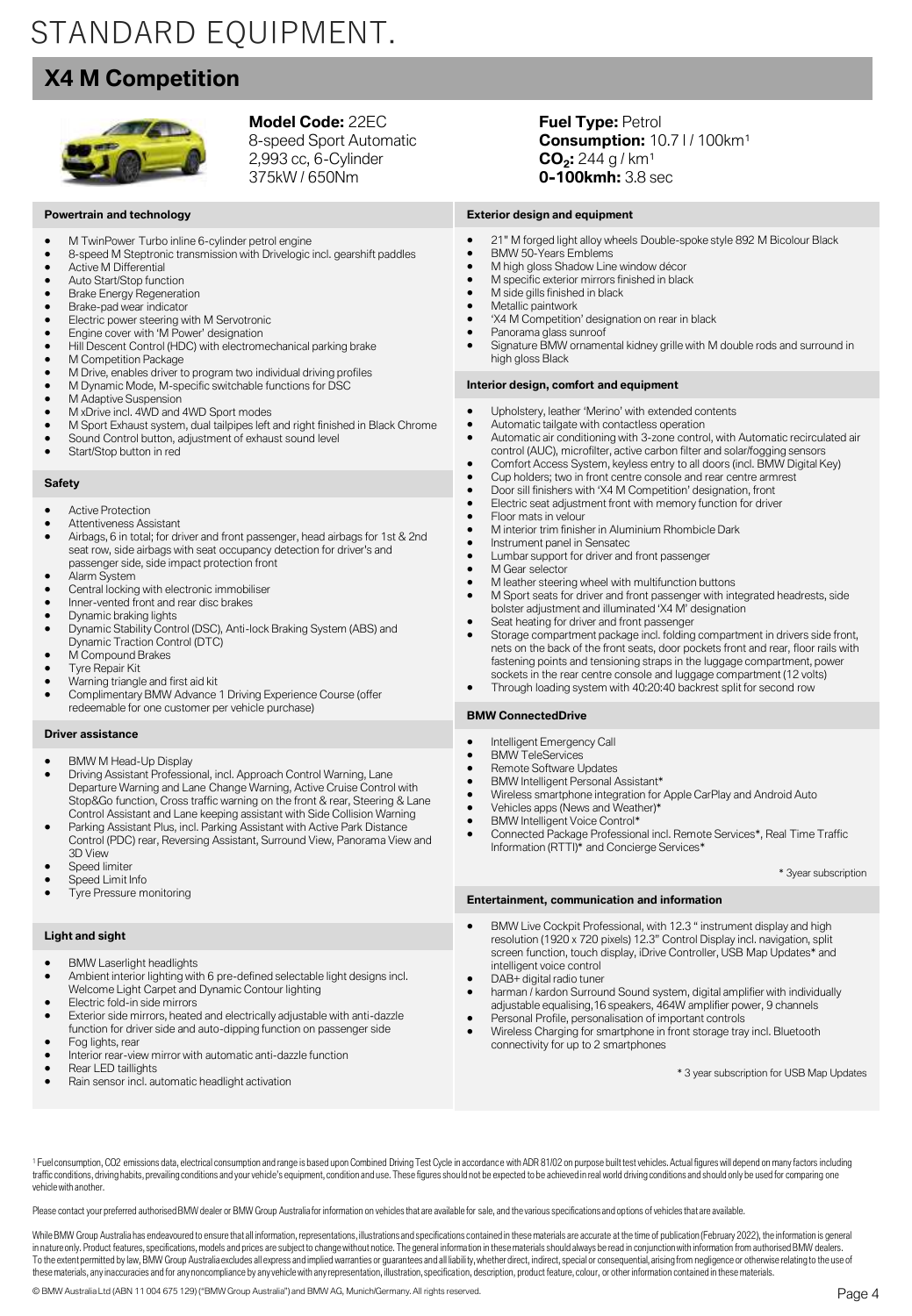### WHEELS.



### **Wheels**

| <b>1Y5</b> | 21" M light alloy wheels V-spoke style 765 M, Bicolour Jet Black<br>F: 9.5 J x 21 / tyres 255/40 R21, R: 10 J x 21 / tyres 265/40 R21<br>Snow chains cannot be fitted         | <b>NCO</b> | <b>NCO</b> |
|------------|-------------------------------------------------------------------------------------------------------------------------------------------------------------------------------|------------|------------|
| 1RQ        | 21" M light forged alloy wheels Double-spoke style 892 M, Bicolour Black<br>F: 9.5 J x 21 / tyres 255/40 R21, R: 10 J x 21 / tyres 265/40 R21<br>Snow chains cannot be fitted |            |            |

### PAINTWORK.

### **Non-Metallic**

|                 | 300              | <b>Alpine White</b>                   | <b>NCO</b> | <b>NCO</b> |
|-----------------|------------------|---------------------------------------|------------|------------|
|                 | C4H              | <b>M Sao Paulo Yellow</b>             |            |            |
| <b>Metallic</b> |                  |                                       |            |            |
|                 | 416              | <b>M Carbon Black</b>                 |            |            |
|                 | 475              | <b>Black Sapphire</b>                 |            |            |
|                 | A90              | <b>Sophisto Grey Brilliant Effect</b> | <b>NCO</b> | <b>NCO</b> |
|                 | C1K              | <b>M Marina Bay Blue</b>              |            |            |
|                 | C <sub>4</sub> P | <b>M Brooklyn Grey</b>                |            |            |
|                 | C <sub>3</sub> G | <b>M Toronto Red</b>                  |            |            |

### ■ Standard □ Optional NCO No Cost Option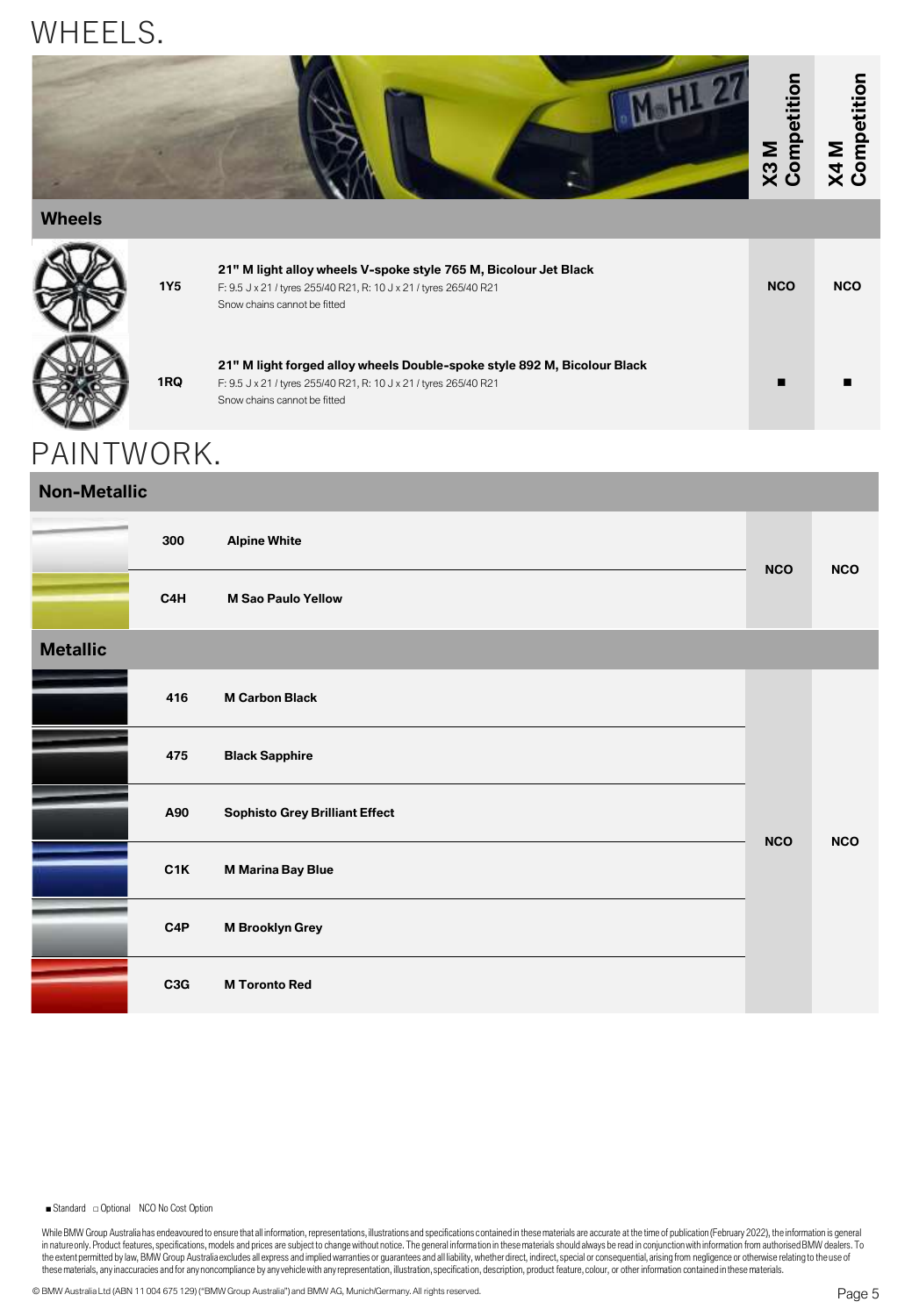### INTERIOR TRIM.



### **Interior Trim**

|                                     | 4KN | M interior trim finishers Aluminium Rhombicle Dark<br>structure with highlight trim finisher Pearl Chrome | П          |            |
|-------------------------------------|-----|-----------------------------------------------------------------------------------------------------------|------------|------------|
|                                     | 4MC | M interior trim finishers 'Carbon Fibre'                                                                  | <b>NCO</b> | <b>NCO</b> |
| <b>BMW Individual Interior Trim</b> |     |                                                                                                           |            |            |
|                                     | 4ML | BMW Individual interior trim finishers piano finish Black                                                 | <b>NCO</b> | <b>NCO</b> |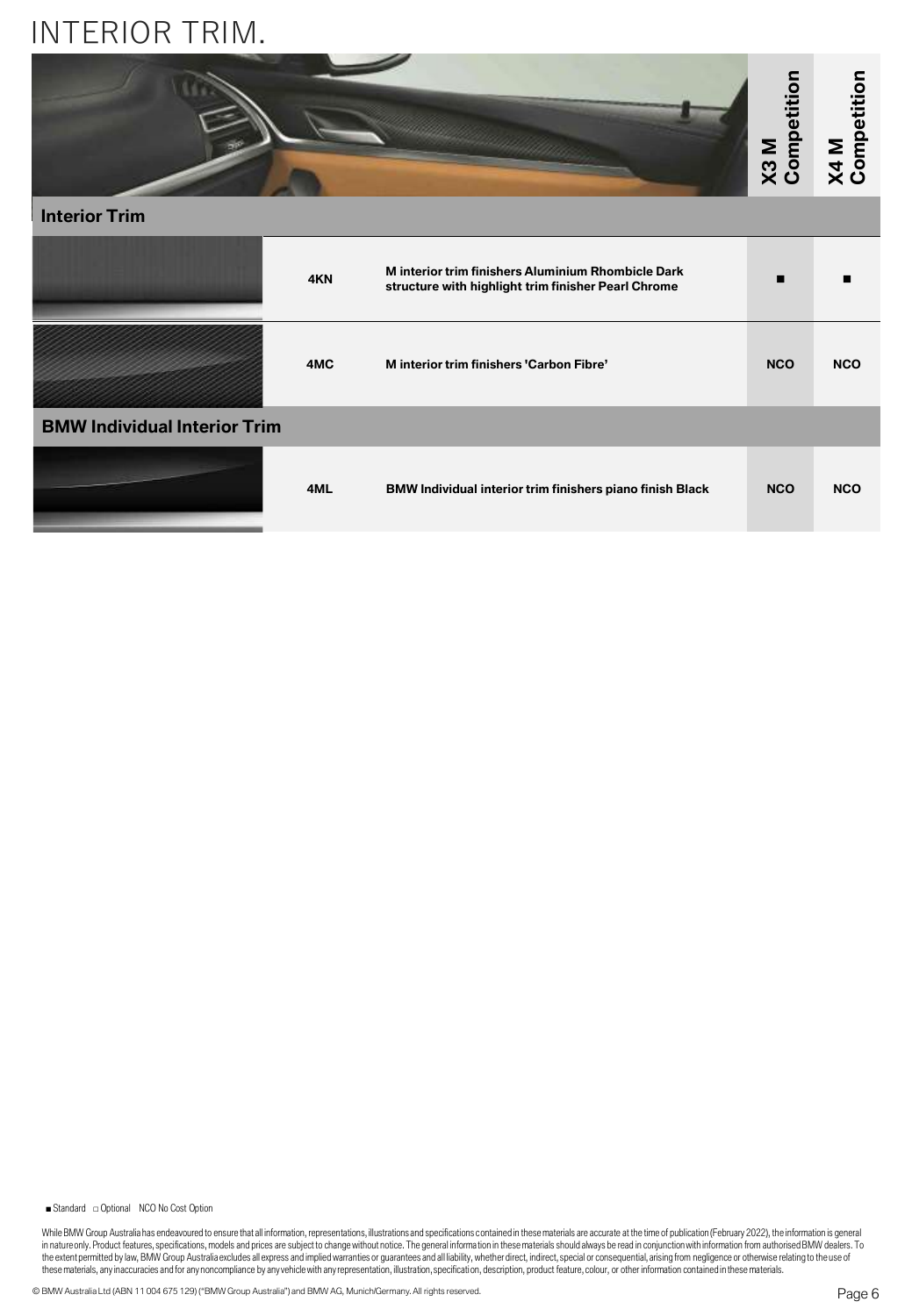### UPHOLSTERY.



### **Upholstery, Leather 'Merino' / Alcantara combination**



**HDJA Bicolour Black / Midrand Beige, contrast stitching Midrand Beige** with Black interior colour

### **Upholstery, Leather 'Merino' with extended contents**



### **BMW Individual Extended leather Merino**



| <b>VATO</b> | BMW Individual Extended leather 'Merino' Tartufo | <b>NCO</b> | <b>NCO</b> |
|-------------|--------------------------------------------------|------------|------------|
|             |                                                  |            |            |

#### ■ Standard □ Optional NCO No Cost Option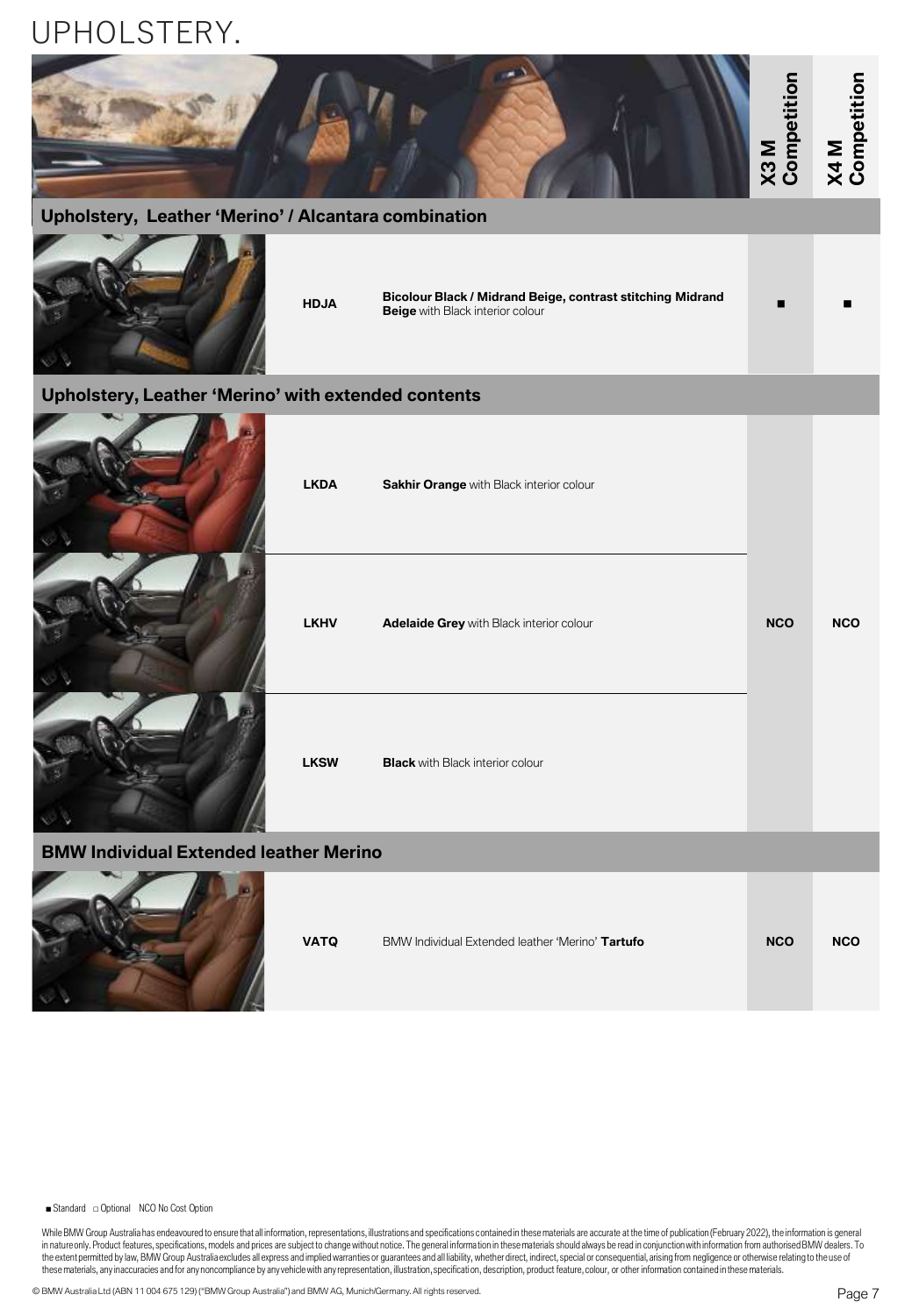### OPTIONAL EQUIPMENT.

|                  |                                                                                                                                                                                                | X3M<br>Competition | X4 M<br>Competition |
|------------------|------------------------------------------------------------------------------------------------------------------------------------------------------------------------------------------------|--------------------|---------------------|
| <b>Packages</b>  |                                                                                                                                                                                                |                    |                     |
| Z <sub>1R</sub>  | Rear Seat Comfort Package, consists of (all models):<br>Seat heating, front and rear seats (4HA)<br>$\bullet$<br>Sun protection glazing (420)<br><b>Additional items for X3 M Competition:</b> |                    | □                   |
|                  | Roller sunblind, rear side windows (417)<br>Seat backrest adjustment, rear seats (461)<br>Luggage-compartment separating net (413)                                                             | □                  |                     |
| Z <sub>1</sub> B | Executive Package, consists of:<br>Heated steering wheel (248)<br>Acoustic Glazing (3KA)<br>Active Seat ventilation (4FH)                                                                      | □                  | $\Box$              |
| Z <sub>1</sub> A | Innovations Package, consists of:<br>Remote Engine Start (1CR)<br>BMW Drive Recorder (6DR)<br>Gesture Control (6U8)                                                                            | □                  | $\Box$              |
| <b>ZCB</b>       | M Carbon Package, consists of (all models):<br>M Carbon Precision strut (1MP)<br>M Carbon mirror caps (3ME)<br><b>Additional item for X4 M Competition:</b><br>M Carbon rear spoiler (3MG)     | □                  | $\Box$              |

| <b>Options</b>  |                                                                        |            |            |
|-----------------|------------------------------------------------------------------------|------------|------------|
| 3M <sub>5</sub> | M Compound Brake, Red high gloss                                       | <b>NCO</b> | <b>NCO</b> |
| 3M6             | M Compound Brake, Black high gloss                                     | <b>NCO</b> | <b>NCO</b> |
| 3MC             | M roof rails high gloss Shadow Line                                    | ■          | □          |
| Z90             | Delete BMW M 50-Years Emblems<br>Traditional BMW Roundel badges fitted | <b>NCO</b> | <b>NCO</b> |

### ■ Standard □ Optional NCO No Cost Option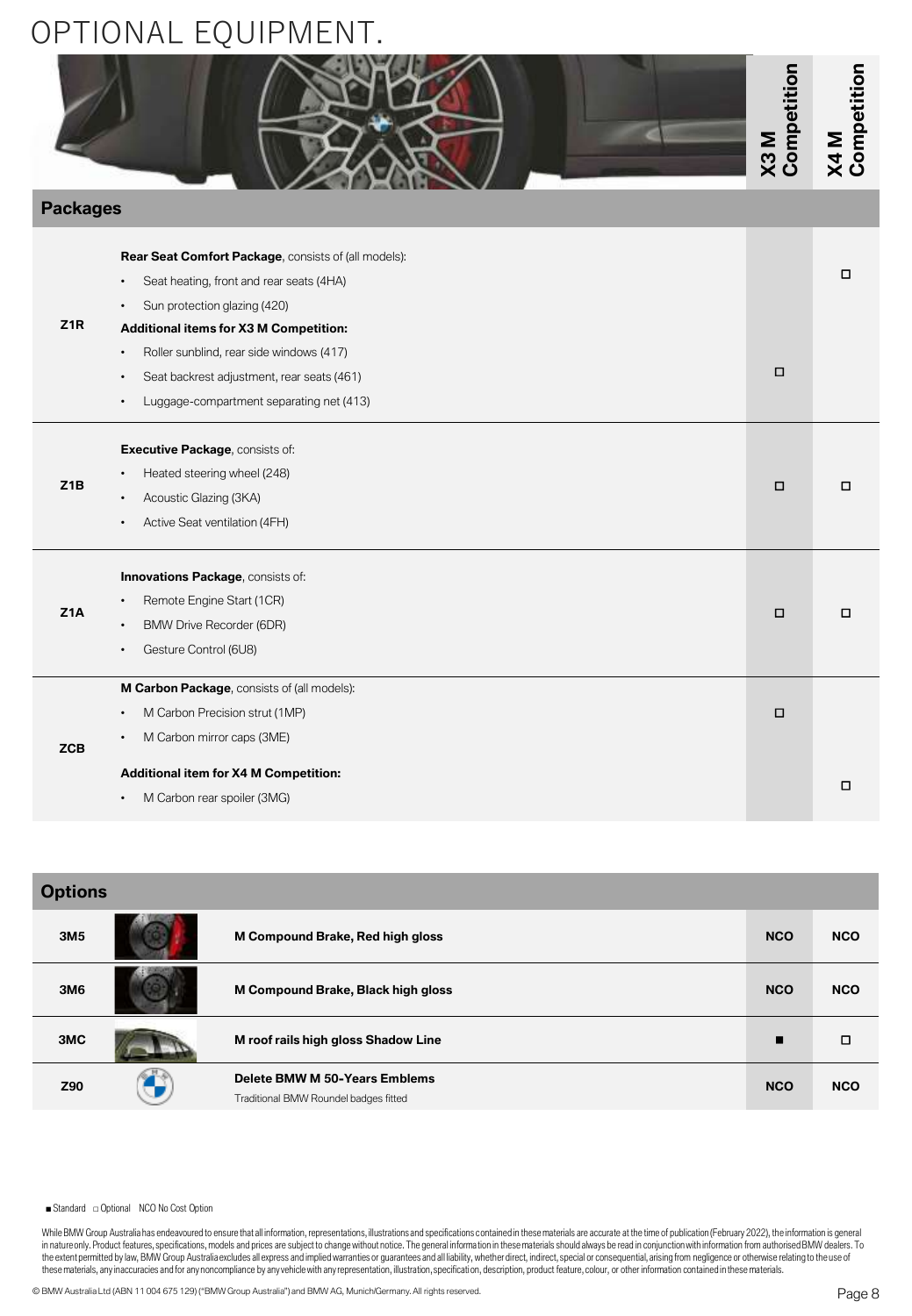

BMW M stands for a philosophy, not dogmatically for a technology. Our products stand for precision and agility and thus have their own special M specific identity, When you buy a BMW M series, you can look forward to superb service and comprehensive customer care, with a network of dealerships Australia-wide ready to assist you at any time.

The intelligent BMW Condition Based Servicing (CBS) system monitors the individual components of your vehicle's service requirements and notifies you in advance when a service is due. In conjunction with BMW Teleservices, your vehicle then sends all relevant servicing data coptured by CBS directly to your preferred BMW dealer.

Using the lotest sophisticated BMW diagnostic tools, you can rest assured that your BMW will receive the highest level of attention from specialist BMW-trained technicians using only Genuine BMW Parts.

### **BMW SERVICE INCLUSIVE PACKAGES.**

Your BMW service experience can also extend to a BMW Service Inclusive package, which covers your scheduled servicing costs for a specified duration or distance (whichever comes first) in a single, once-off advance payment.

#### Choose your level of cover

| SERVICE INCLUSIVE ITEMS                          | <b>BASIC</b>  | <b>PLUS</b> |
|--------------------------------------------------|---------------|-------------|
| <b>OIL SERVICE</b>                               | $\sim$        |             |
| Review emgine oil & oil filter                   |               |             |
| <b>ENGINE OIL TOP UP</b>                         |               |             |
| If required between services.                    | $\mathcal{A}$ | ٠           |
| ANNUAL VEHICLE CHECK                             | $\cdot$       |             |
| <b>RENEW MICROFILTER</b>                         |               |             |
| Replace air conditioning microfilter / activated | 197           |             |
| charcoal filter                                  |               |             |
| <b>RENEW AIR FILTER</b>                          | 1945          | ÷.          |
| <b>RENEW FUEL FILTER"</b>                        | (1, 4)        | ٠           |
| <b>RENEW BRAKE FLUID</b>                         | ٠             | ٠           |
| REPLACE SPARK PLUGS*                             | $\mathcal{L}$ | ٠           |
| RENEW FRONT BRAKE PADS & DISCS                   |               | ٠           |
| RENEW REAR BRAKE PADS & DISCS                    |               |             |
| <b>RENEW WIPER BLADE RUBBERS</b>                 |               | ٠           |
| RENEW CLUTCH DISCS & PLATES*                     |               |             |

#### Choose your time and distance

| <b>TERMS</b>                                         |  |
|------------------------------------------------------|--|
| 3 YEARS / 60,000km / 100,000km                       |  |
| 4YEARS / 60,000km / 80,000km / 100,000km / 120,000km |  |
| 5 YEARS / 60,000 km / 80,000 km / 100,000 km         |  |
| 6 YEARS / 120,000km                                  |  |

### BMW Service Inclusive 5 year / 80,000km package pricing

| <b>SERIES</b>     | <b>BASIC</b>    | <b>PLUS</b> |
|-------------------|-----------------|-------------|
| BMW M2            | 53.071          | \$9,068     |
| <b>BMW M3, M4</b> | S3,909          | S10, R22    |
| <b>BMWMS</b>      | <b>Included</b> | S12.412     |
| BMW M8            | induded         | \$13,635    |
| BMWX3M, X4M       | 54,256          | \$9,496     |
| BMW X5 M, X6 M    | <b>S4,398</b>   | SL943       |

With BMW Service Inclusive, you can enjoy every second of driving pleasure knowing that your BMW is always getting the service it deserves. BMW Service Inclusive extensions and upgrades from Basic to Plus are also available, and all packages are fully transferable to future owners.

### For more information, speak to your BMW Sales Consultant or Service Advisor or visit bmw.com.au/serviceinclusive today.

EMW Sewice Inclusive Terms & Conditions apply and con be viewed online arbrow.com au/service inclusive. Package term exply is based an the lime from date of first registration or mileage travelled, which ever<br>occurs first, normal wear and benr and other exclusions opply. Scheduled servicing must be conducted by an authorised BMW Dealer. "Service riens anly applicable to perminandel vehicles. +Wear and teamierrs anly<br>eligible for Service Inci generation M series models only. Pricing for ather BMW models available separately. Pricing includes CST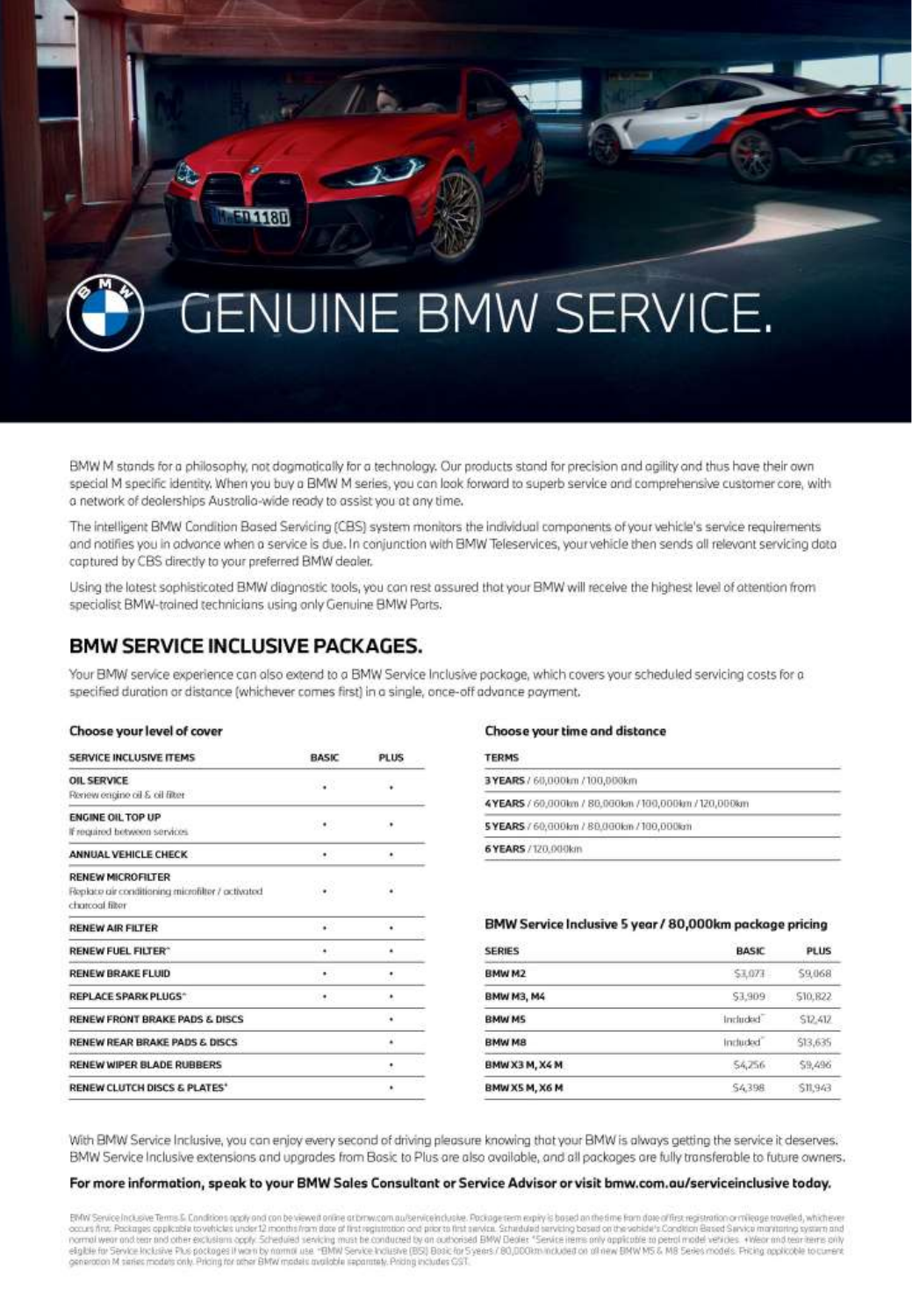

BMW Financial Services puts drivers first. We work with you to understand your needs and develop solutions to get you into your Ultimate Driving Machine sooner. Each BMW dealership has a dedicated Business Manager ready to help make the joy of driving a BMW possible.

### FINANCE AND LEASE

We develop flexible finance solutions with terms between 24 and 60 months and no ongoing account keeping fees". Whether it's for a company vehicle or for your personal use, we have a range of products available to meet your needs.

### INSURANCE

Your insurance requirements can be as unique and individual as your vehicle - that's why BMW Premier Motor Insurance^ was developed with BMW owners in mind; it offers a host of features and benefits including your choice of accredited BMW repairer, Genuine BMW Parts and emergency accommodation costs<sup>^</sup>.

### To learn more about BMW Financial Services speak to your Business Manager or visit BMWfinance.com.au.

\*Finance provided by BMW Austrolia Finance Limited (ABN 78 007 101 715, Australian Credit Licence 392387). Conditions, lending criteria, fees and charges apply.

^This insurance is issued by Allianz Australia Insurance Limited, AFS Licence No. 234708 ABN 15 000 122 850 (Allianz). In arranging this insurance BMW Australia Finance Limited ABN 78 007 101 715 and authorised dealers act as agents of Allianz and not as your agent. We do not provide advice on this insurance based on any consideration of your objectives, financial situation or needs. Cover subject to policy terms, conditions, limits and exclusions. Before making a decision about this insurance please consider the PDS or the policy document available from this website. If you purchase this insurance we receive a commission from Allianz. Ask us for more information before we provide you with our services. Terms, conditions, limits and exclusions apply, please refer to the Product Disclosure Statement for further details.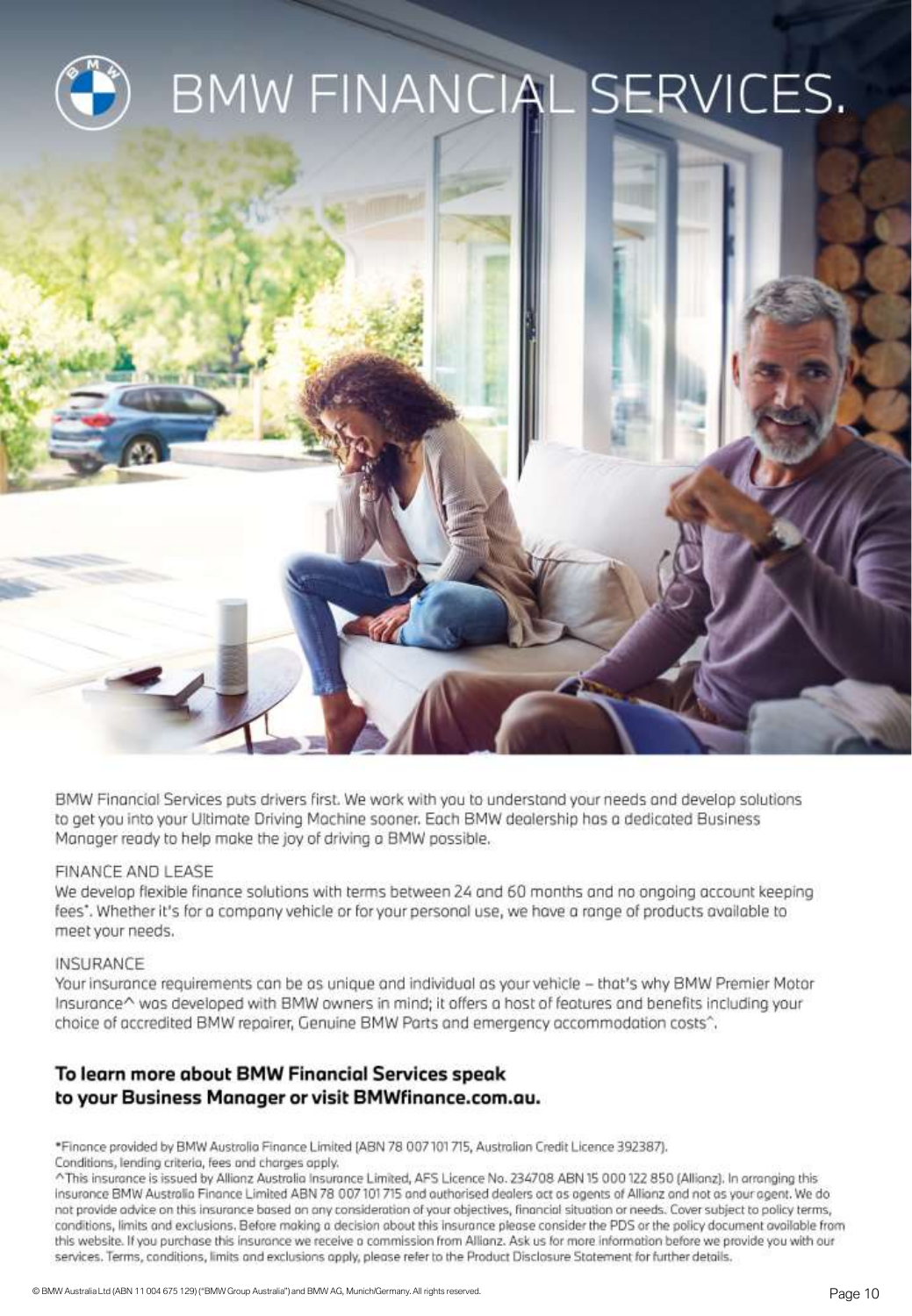

If you've ever wondered why a BMW is the Ultimate Driving Machine, a BMW Driving Experience course is for you.

If you've ever wondered what an Ultimate Driving Machine is capable of, this is the Ultimate test-drive.

BMW Driving Experience was introduced in 1977, the first of its kind initiated by an automotive manufacturer to improve the skills, reactions and awareness of drivers.

Today more than ever, the program offers drivers a positive, exhilarating experience, along with an excellent education and an enthralling opportunity to accelerate their driving abilities. This is all conducted behind the wheel of a dynamic range of Ultimate Driving Machines.

1. BMW COMPACT DRIVING EXPERIENCE

A half day taster of the BMW Driving Experience courses.

### 2. BMW ADVANCE 1 DRIVING EXPERIENCE

An exciting introduction into performance driving, the one day course simulates unforeseen oversteer & understeer experiences, ideal driving lines and emergency braking.

### 3. BMW ADVANCE 2 **DRIVING EXPERIENCE**

After completing our Advance 1 course, drivers can take their skills to another level with this high-performance course designed to test their ability to the fullest.

The aim of the program is to enhance each porticipant's driving ability by developing attitudes and skills through a structured sequence of courses. Each course takes participants through an increasingly challenging mix of low and high speed driving exercises, that help them respond effectively in emergency situations and become progressively more confident, safe and enthusiastic drivers.

BMW Driving Experience offers a range of courses which are conducted at Australia's leading facilities, including the world renowned Phillip Island Grand Prix Circuit. All BMW Driving Experience courses are supervised by highly-trained instructors.

### To find out more about BMW Driving Experience courses and dates, please call 1800 000 269 or visit www.bmwdrivingexperience.com.au